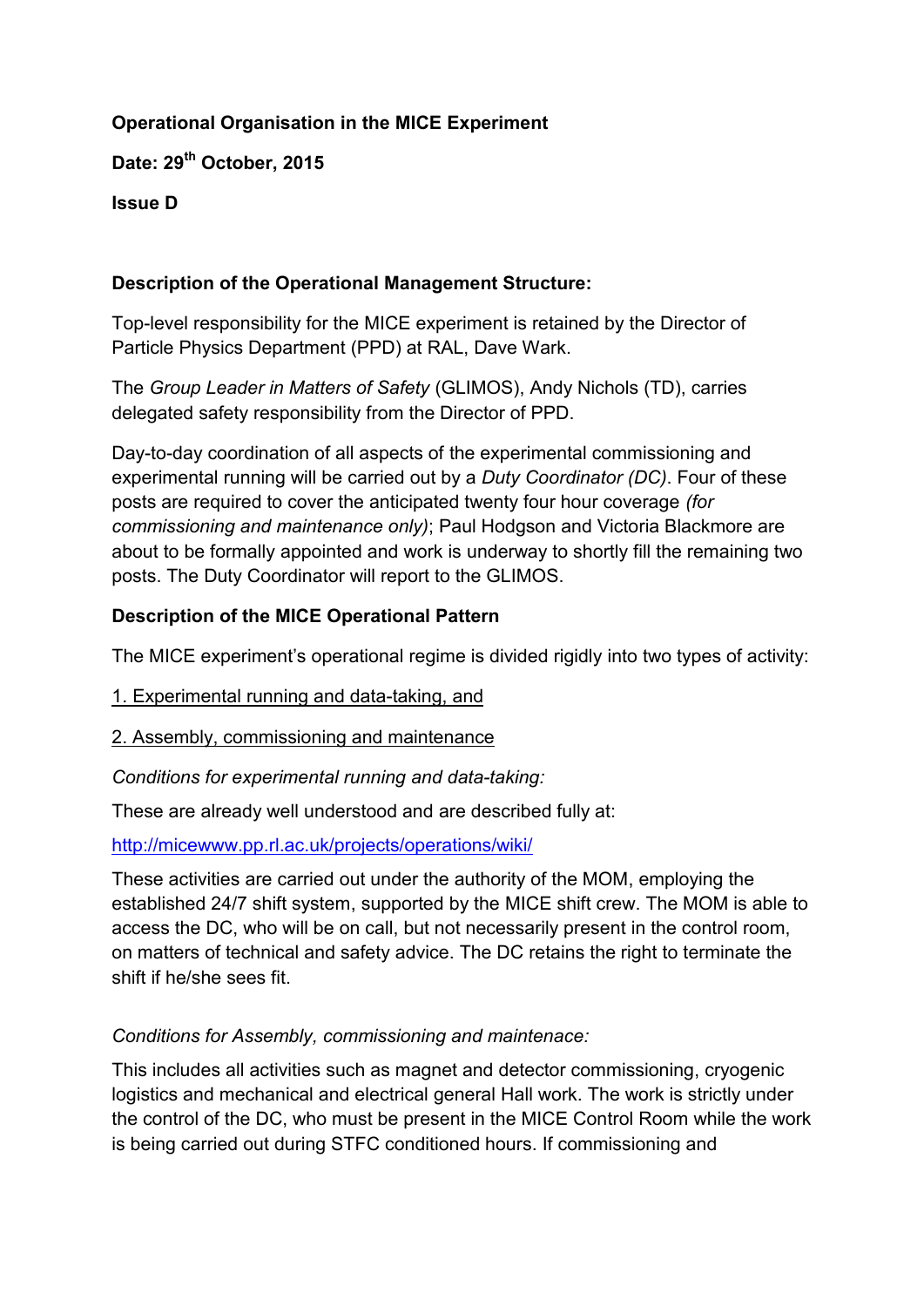maintenance work is to be carried out on a 24/7 basis, sufficient DCs must be in post to be present in the control room during each shift.

# *Conditions for handover between activities:*

At the end of a period of experimental data-taking, the beam shutter shall be closed and signed off as such by the MOM. All elements of experimental equipment that need to be made safe, shall be made so and signed off by the MOM. The MOM shall also ensure that the PPS muon beam permit is cancelled.

The MOM will formally hand over responsibility for the MICE Hall to the DC, including any keys, documentation and special instructions for the day. At the end of a commissioning run - or maintenance activity, which may or may not have been carried out under controlled access, the DC shall ensure that all necessary equipment is made safe and that the Hall is ready for experimental running. The DC shall hand over the keys, documentation, etc to the MOM in readiness for the next shift pattern.

### **Brief Staff terms of Reference**

### *The Director of PPD:*

Shall be an experienced STFC employee, who carries overall responsibility for the MICE experiment and ensures that STFC's legal and moral obligations as hosts of the experiment on the MICE collaboration's behalf are honoured. The Director of PPD has the role of Senior Line Manager (SLM), for the purposes of interpreting and enforcing STFC's disciplinary frameworks for non-STFC MICE employees.

### *The Group Leader In Matters Of Safety (GLIMOS):*

Shall be an experienced STFC employee; ensures that all aspects of the MICE experiment's operation & commissioning activities are carried out within the terms of STFC's policies and that *all* MICE staff are constrained by both the above and local HR frameworks. The GLIMOS retains the right to stop any and all activities if he doesn't think they are being carried out in accordance with STFC practice. The GLIMOS has the role of Line Manager (LM), for the purposes of interpreting and enforcing STFC's disciplinary frameworks for non-STFC MICE employees.

### *The Duty Coordinator (DC):*

To run the experiment on a day to day basis in a safe manner, as defined above, working with the GLIMOS and the MICE Operations Coordinator. The Duty Coordinator is not required to be an STFC employee, but will be trained in specific areas where required. The Duty Coordinator is expected to be present in the MICE control room at all times if 24/7 commissioning and maintenance is in operation.